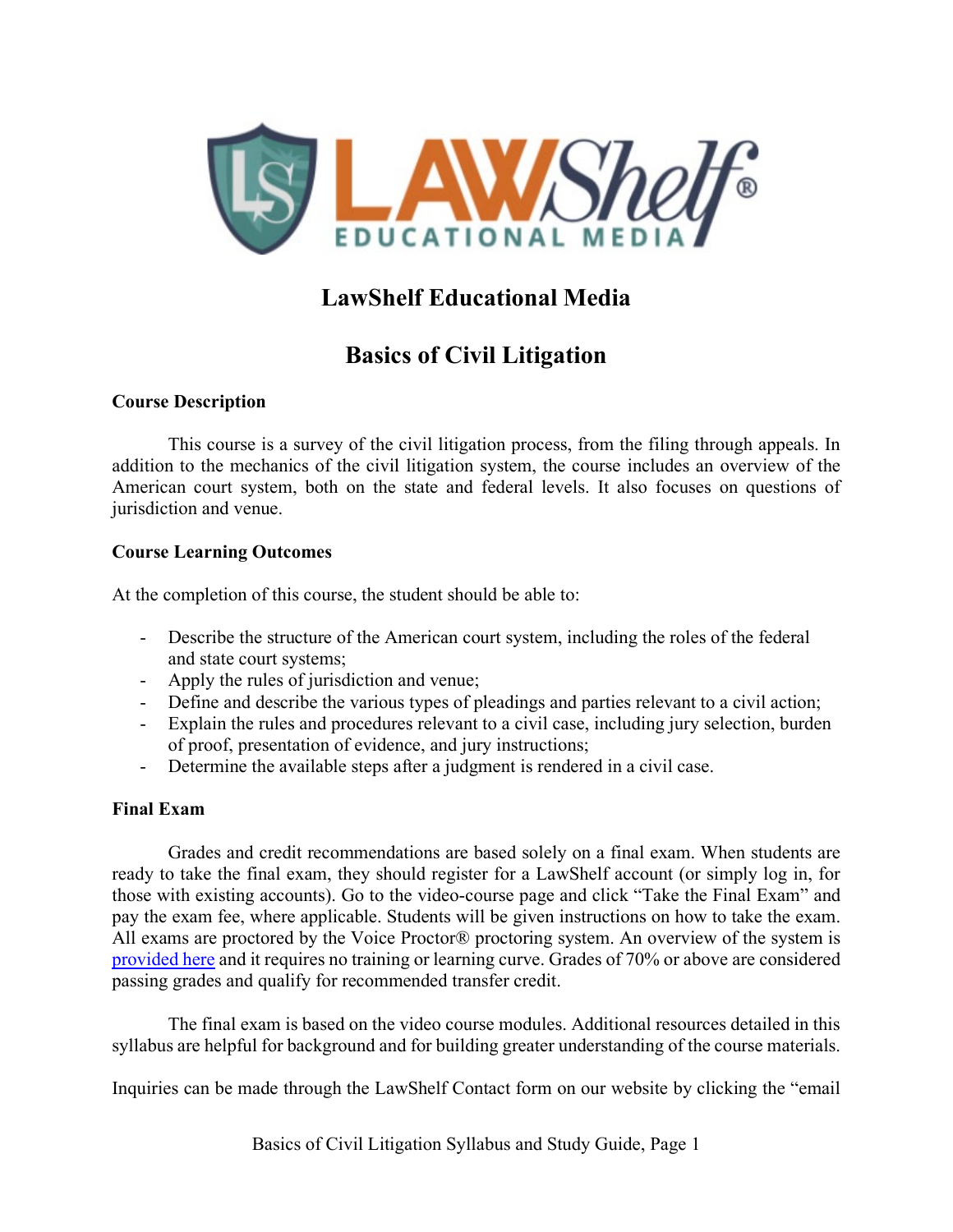us" button that appears at the bottom of most LawShelf pages. Transcripts can be ordered via Parchment, as detailed on our website.

#### **Case Studies**

Many LawShelf video courses include case studies. These do not necessarily teach new material but are meant to demonstrate how the materials covered in the course are applied by various courts. Concepts covered in the case studies are covered on the final exam; so watching the case studies is necessary before taking the exam. However, it is unnecessary to memorize the facts and details of the cases covered in these case studies.

#### **Self-Quizzes**

Video-course modules and case studies feature self-quizzes that consist of practice questions on the materials covered in the videos. These questions are presented for the benefit of the student and are important to review before taking the final exam because they are similar in style and substance to the questions on the final exam. These quizzes are not graded or monitored and there is no record of how students answer these questions. Students may answer these questions as many times as they like and are encouraged to keep re-taking the quizzes until they have mastered all the questions.

# **Study Guide**

## **Introductory Videos**

These videos provide background to help students better understand the main parts of the course, which are the video-course modules below.

**The American System of Government: Separation of Powers [https://lawshelf.com/shortvideoscontentview/the-american-system-of-government](https://lawshelf.com/shortvideoscontentview/the-american-system-of-government-separation-of-powers)[separation-of-powers](https://lawshelf.com/shortvideoscontentview/the-american-system-of-government-separation-of-powers)**

**Civil Procedure: How to Draft a Well-Pleaded Complaint [https://lawshelf.com/shortvideoscontentview/civil-procedure-how-to-draft-a-well-pleaded](https://lawshelf.com/shortvideoscontentview/civil-procedure-how-to-draft-a-well-pleaded-complaint/)[complaint/](https://lawshelf.com/shortvideoscontentview/civil-procedure-how-to-draft-a-well-pleaded-complaint/)**

**Drafting an Answer to a Civil Complaint <https://lawshelf.com/shortvideoscontentview/drafting-an-answer-to-a-civil-complaint/>**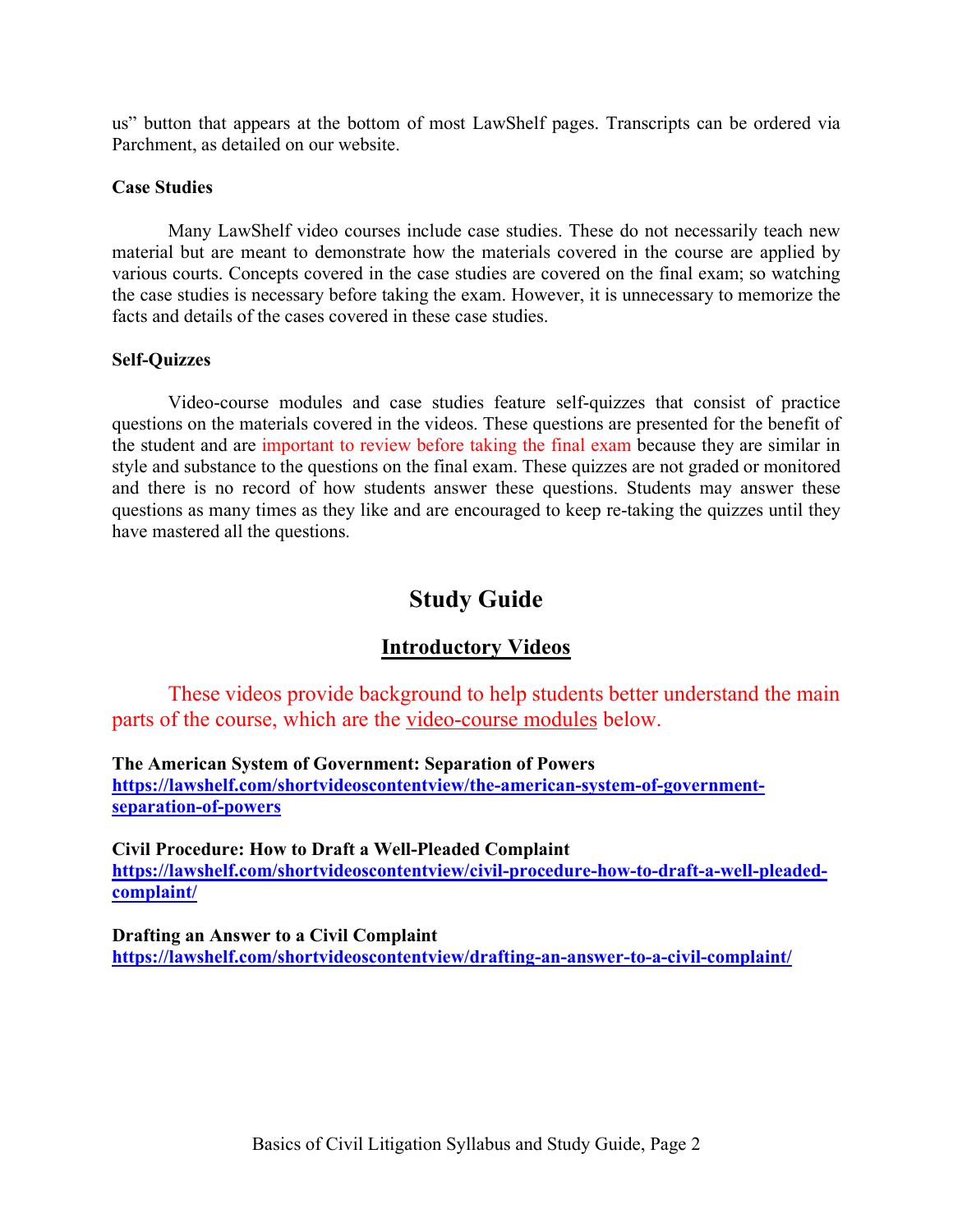# **Courseware Readings**

These courseware readings provide background to help students better understand the main parts of the course, which are the video-course modules below.

## **Read the following sections of "Foundations of Law" courseware:**

**<https://lawshelf.com/coursewareview>**

#### **Legal Research and Writing**

**United States Legal System – Judicial Structure**

**Introduction and Separation of Powers:** 

**<https://lawshelf.com/coursewarecontentview/introduction-and-separation-of-powers> Federalism and the Difference Between the Federal and State Judicial Sources of Law: [https://lawshelf.com/coursewarecontentview/Federalism-and-the-](https://lawshelf.com/coursewarecontentview/Federalism-and-the-Difference-Between-the-Federal-and-State-Judicial-Sources-of-Law)[Difference-Between-the-Federal-and-State-Judicial-Sources-of-Law](https://lawshelf.com/coursewarecontentview/Federalism-and-the-Difference-Between-the-Federal-and-State-Judicial-Sources-of-Law)**

**Case Law:<https://lawshelf.com/coursewarecontentview/case-law>**

## **Civil Litigation**

**<https://lawshelf.com/coursewareview/civil-litigation>**

**The following chapters:**

- **Jurisdiction**
- **Venue, the Erie Doctrine and Choice of Law**
- **Pre-trial Practice**
- **Trial Practice**
- **Post-Trial Practice, Appeals and Class Actions**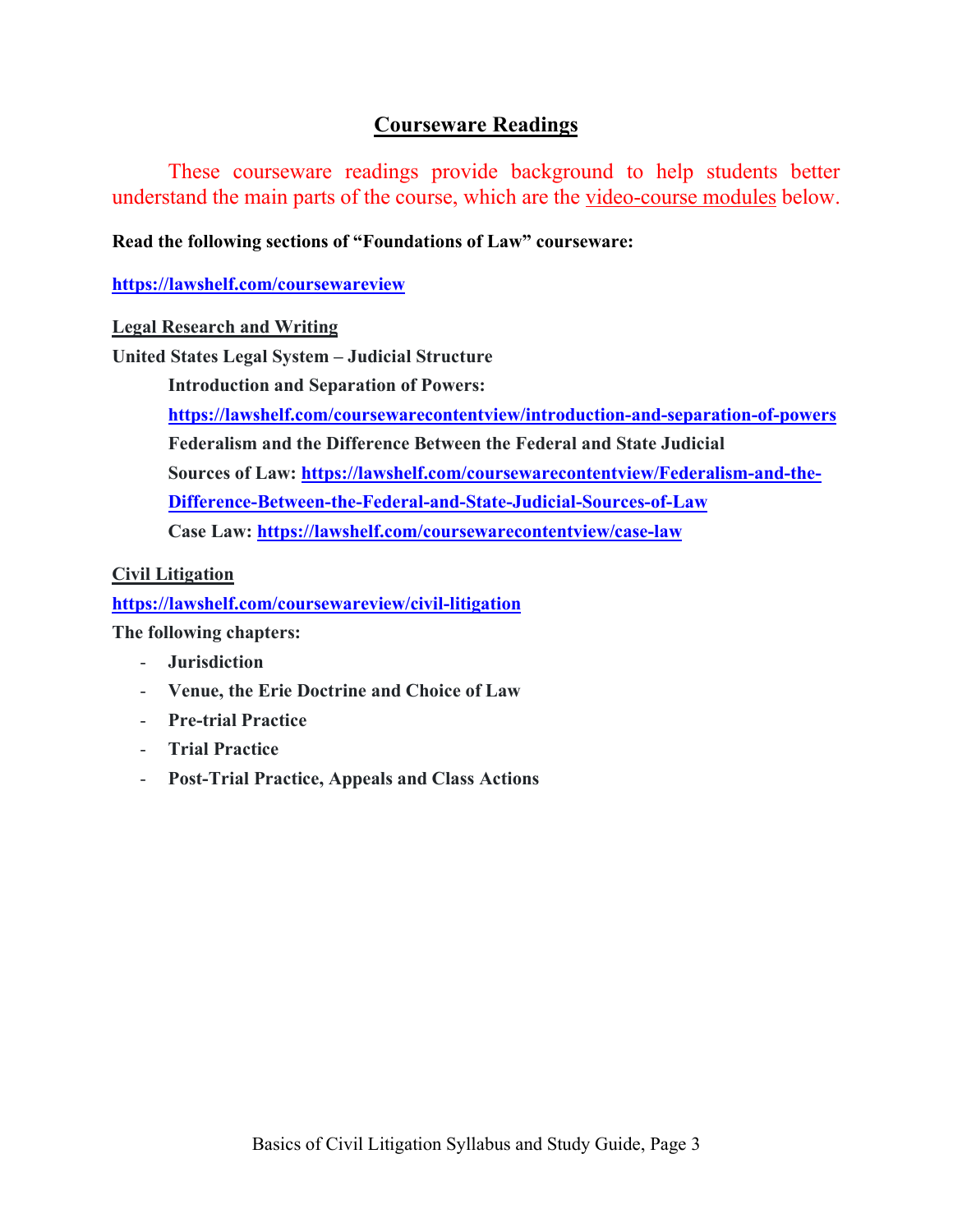# **Video Course Modules**

These videos constitute the main part of the course and are they sources of the questions on the final exam.

**Basics of Civil Litigation Introduction <https://lawshelf.com/videocoursescontentview/basics-of-civil-litigation/>**

**The American Court System - Module 1 of 5 <https://lawshelf.com/videocoursesmoduleview/the-american-court-system-module-1-of-5/>**

**Pleadings and Motions - Module 2 of 5 <https://lawshelf.com/videocoursesmoduleview/pleadings-and-motions-module-2-of-5/>**

**Pre-Trial Practice-Module 3 of 5 <https://lawshelf.com/videocoursesmoduleview/pre-trial-practice-module-3-of-5/>**

**Trials and Judgements – Module 4 of 5 <https://lawshelf.com/videocoursescontentview/basics-of-civil-litigation/>**

**Post Judgement Actions - Module 5 of 5 <https://lawshelf.com/videocoursesmoduleview/post-judgement-actions-module-5-of-5/>**

**Case Study: Press Energy Services v. Ruiz <https://lawshelf.com/videocoursesmoduleview/case-study-press-energy-services-v-ruiz>**

**Case Study: Johnson v. Tuff N Rumble Mgmt, Inc. [https://lawshelf.com/videocoursesmoduleview/case-study-johnson-v-tuff-n-rumble-mgmt](https://lawshelf.com/videocoursesmoduleview/case-study-johnson-v-tuff-n-rumble-mgmt-inc)[inc](https://lawshelf.com/videocoursesmoduleview/case-study-johnson-v-tuff-n-rumble-mgmt-inc)**